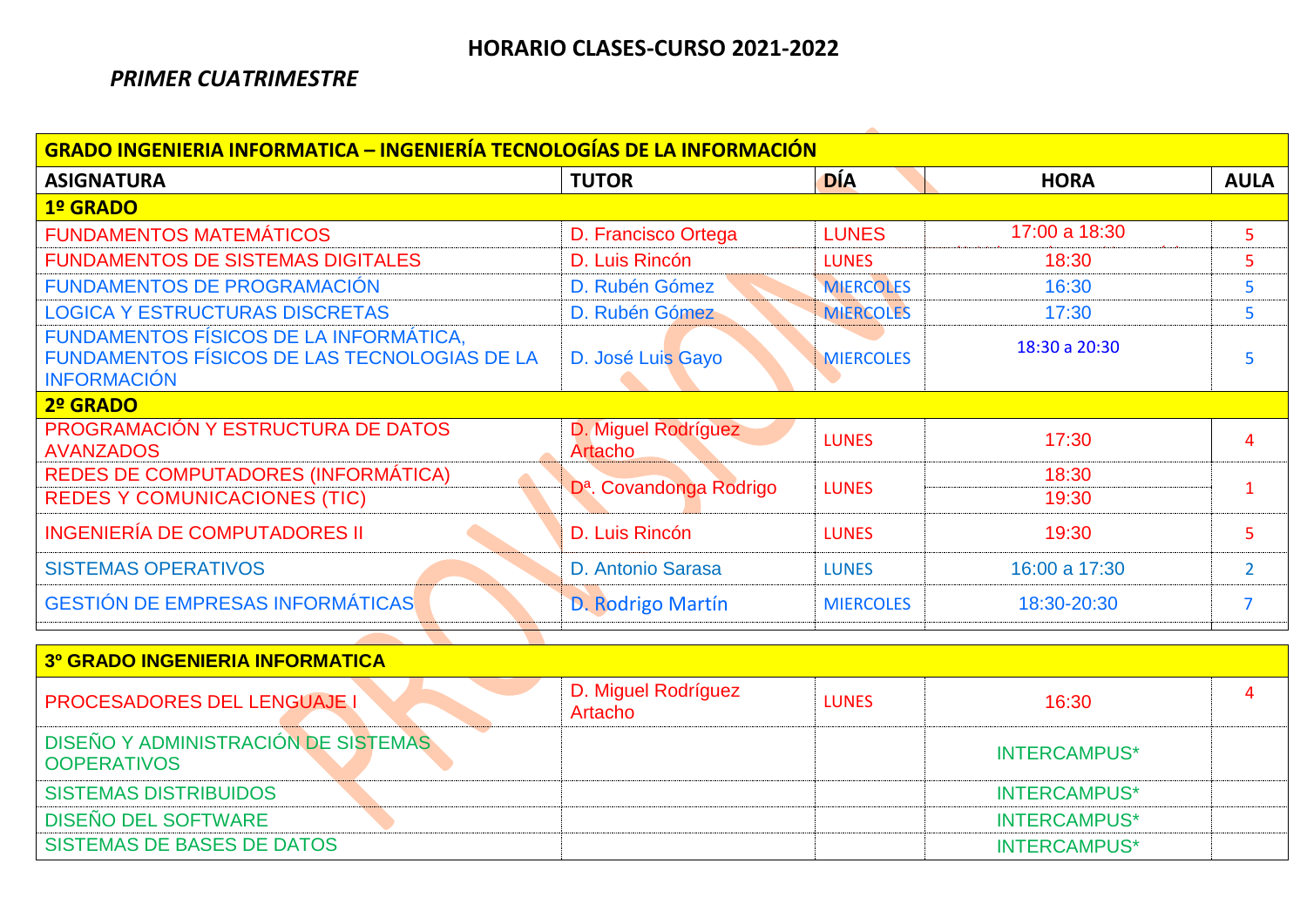# **HORARIO CLASES-CURSO 2021-2022**

#### *PRIMER CUATRIMESTRE*